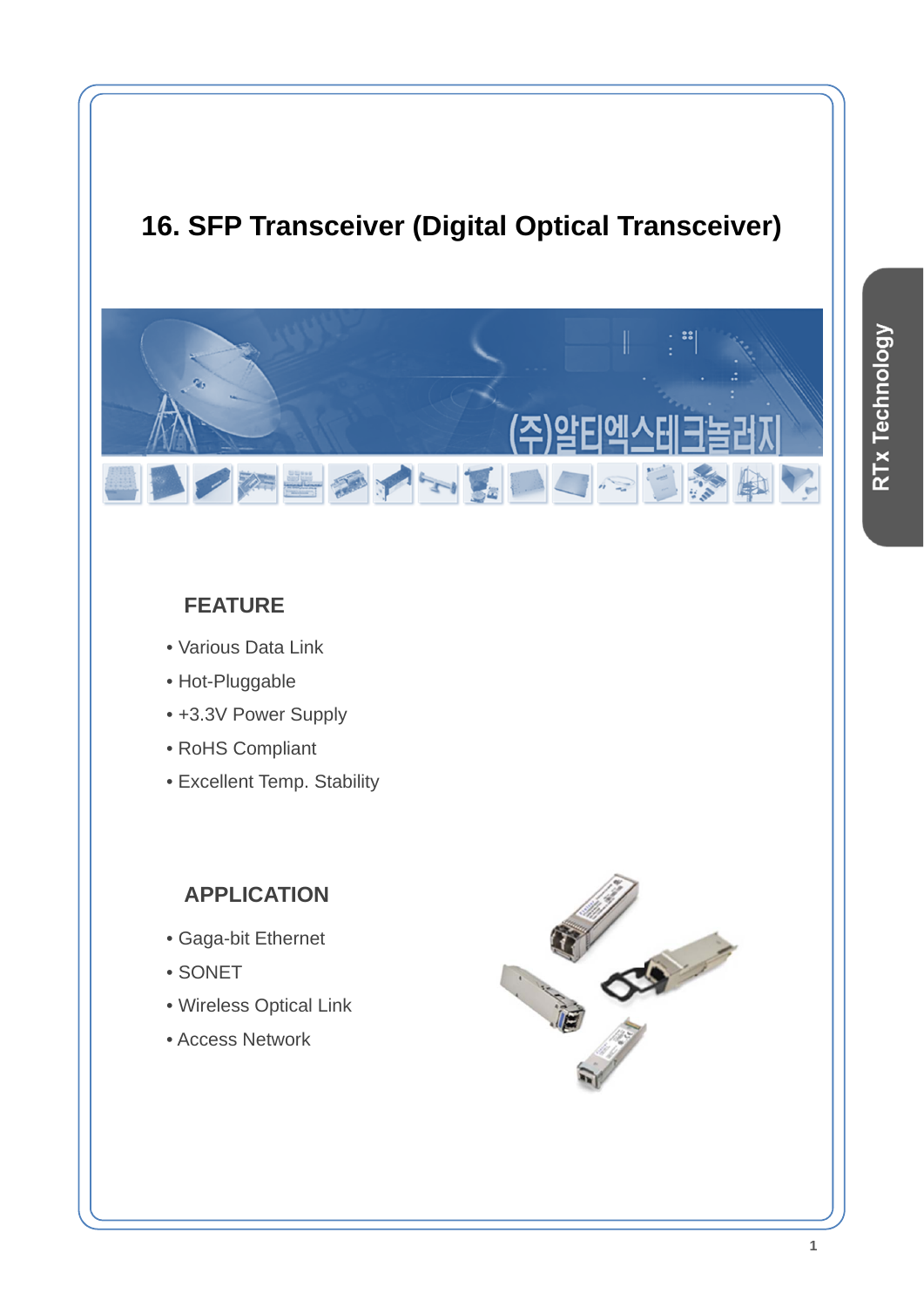### **1.25G SFP Transceiver**

#### **FEATURE**

- Compliant with MSA SFP specification, G.959.1, SFF-8472, FC-PI v2.0 Up to 1.25Gbps data rate
- Duplex LC receptacle optical interface compliant
- Single +3.3V power supply
- Hot-pluggable
- International Class1 laser safety certified
- Operating temperature range: Commercial: -5℃~+70℃, Industrial: -40℃~+85℃
- RoHS Compliant
- DDMI function available with internally calibrated mode
- Gigabit Ethernet, Gigabit Fiber Channel, Access Network



| <b>Part Number</b> | Package    | Data Rate         | Wavelength         | <b>Reach</b>     | <b>LD</b>    | <b>Connector</b> | <b>PD</b>  | <b>Tx Power</b> | <b>Rx</b><br><b>Sensitivity</b> |
|--------------------|------------|-------------------|--------------------|------------------|--------------|------------------|------------|-----------------|---------------------------------|
| EC-SF-8G1-01       | <b>SFP</b> | 1.25G             | 850nm              | 550 <sub>m</sub> | <b>VCSEL</b> | LC.              | <b>PIN</b> | $-9.5 - 0$ dBm  | $-21 - 0$ dBm                   |
| EC-SF-3G1-10       | <b>SFP</b> | 1.25G             | 1310 <sub>nm</sub> | 10km             | <b>FP</b>    | LC               | <b>PIN</b> | $-10 - +3$ dBm  | $-25 - +3d$ Bm                  |
| EC-SF-3G1-20       | <b>SFP</b> | 1.25G             | 1310nm             | 20km             | <b>FP</b>    | LC               | <b>PIN</b> | $-9 - +3d$ Bm   | $-25 - +3d$ Bm                  |
| EC-SF-3G1-40       | <b>SFP</b> | 1.25G             | 1310nm             | 40km             | <b>DFB</b>   | LC.              | <b>PIN</b> | $-4 - +3$ dBm   | $-25 - +3d$ Bm                  |
| EC-SF-5G1-40       | <b>SFP</b> | 1.25G             | 1550nm             | 40km             | <b>DFB</b>   | LC.              | <b>PIN</b> | $-7$ ~0dBm      | $-25 - +3d$ Bm                  |
| EC-SF-5G1-60       | <b>SFP</b> | 1.25 <sub>G</sub> | 1550nm             | 60km             | <b>DFB</b>   | LC               | <b>PIN</b> | $0$ ~+5dBm      | $-26 - +3d$ Bm                  |
| EC-SF-5G1-80       | <b>SFP</b> | 1.25 <sub>G</sub> | 1550nm             | 80km             | <b>DFB</b>   | LC               | <b>PIN</b> | $-3 - +3d$ Bm   | $-26 - +3d$ Bm                  |
| EC-SF-5G1-100      | <b>SFP</b> | 1.25 <sub>G</sub> | 1550nm             | 100km            | <b>DFB</b>   | LC               | <b>PIN</b> | $0$ ~+5dBm      | $-31 - +9$ dBm                  |
| EC-SF-5G1-120      | <b>SFP</b> | 1.25 <sub>G</sub> | 1550nm             | 120km            | <b>DFB</b>   | LC               | <b>APD</b> | $0$ ~+5dBm      | $-34 - +9d$ Bm                  |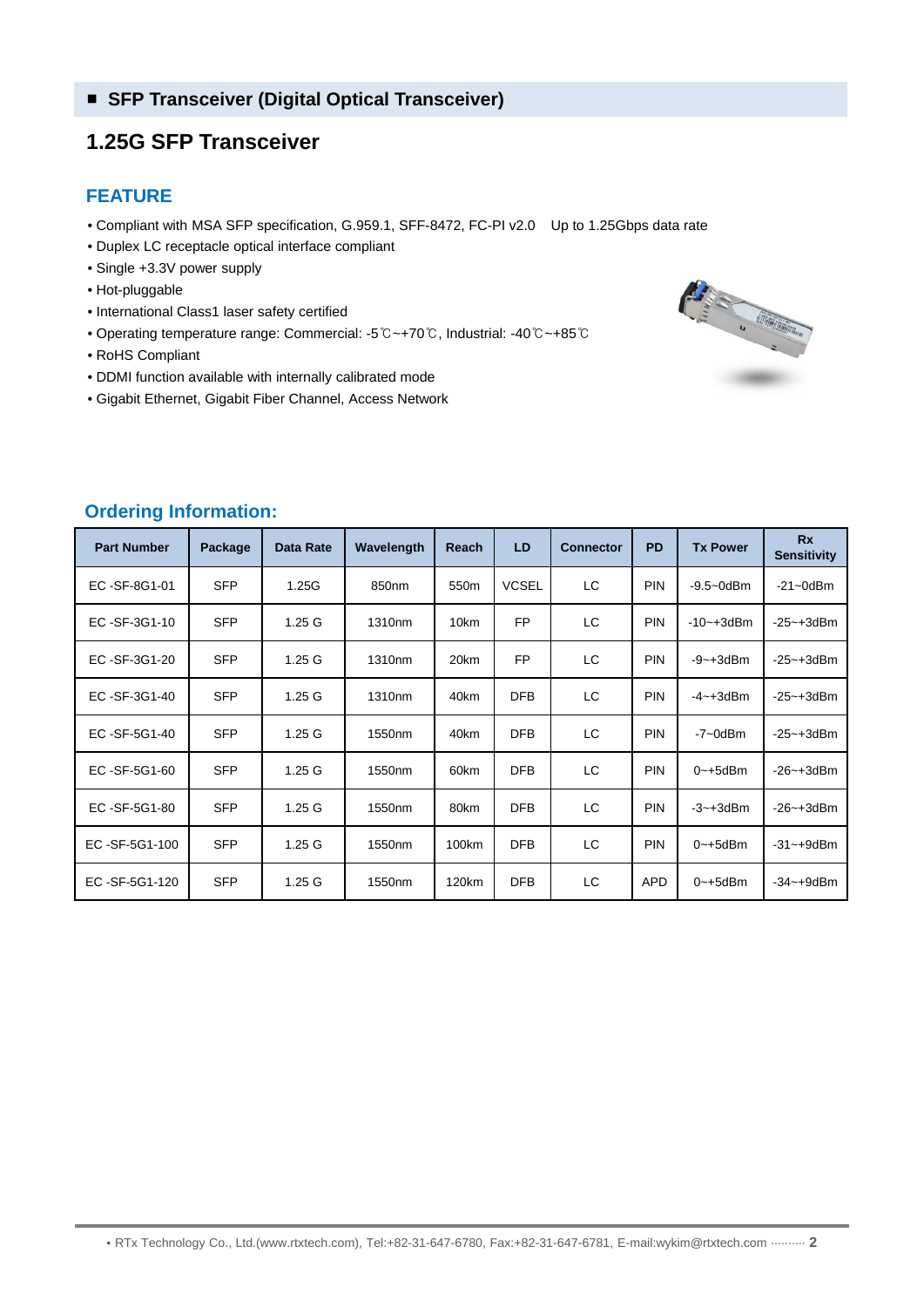### **1.25G SFP CWDM Transceiver**

#### **FEATURE**

- Up to 1.25Gbps Data Links Metal enclosure, for lower EMI
- Single +3.3V power supply
- Hot-pluggable
- Duplex LC/UPC type pluggable optical interface
- Operating temperature range: Commercial: -5℃~+70℃ Industrial: -40℃~+85℃
- RoHS Compliant
- 2-wire interface with integrated Digital Diagnostic monitoring
- Up to 120km transmission distance over Single Mode Fiber(SMF)
- Low power dissipation
- Switch to Switch Interface, Gigabit Ethernet, AN



| <b>Part Number</b> | Package    | Data Rate | Wavelength  | <b>Reach</b> | LD         | <b>Connector</b> | <b>PD</b>  | <b>Tx Power</b> | Rx<br><b>Sensitivity</b> |
|--------------------|------------|-----------|-------------|--------------|------------|------------------|------------|-----------------|--------------------------|
| EC-SF-Q1G1-20      | <b>SFP</b> | 1.25Gbps  | 1270~1610nm | 20km         | <b>FP</b>  | LC.              | <b>PIN</b> | $-9 - +3d$ Bm   | $-25 - +3d$ Bm           |
| EC-SF-Q1G1-40      | <b>SFP</b> | 1.25Gbps  | 1270~1610nm | 40km         | <b>DFB</b> | LC               | <b>PIN</b> | $-4 - +3d$ Bm   | $-25 - +3d$ Bm           |
| EC-SF-Q1G1-60      | <b>SFP</b> | 1.25Gbps  | 1270~1610nm | 60km         | <b>DFB</b> | LC               | <b>PIN</b> | $0$ ~+5dBm      | $-26 - +3d$ Bm           |
| EC-SF-Q1G1-80      | <b>SFP</b> | 1.25Gbps  | 1270~1610nm | 80km         | <b>DFB</b> | LC               | <b>PIN</b> | $-3 - +3d$ Bm   | $-26 - +3d$ Bm           |
| EC-SF-Q1G1-100     | <b>SFP</b> | 1.25Gbps  | 1270~1610nm | 100km        | <b>DFB</b> | LC               | PIN        | $0$ ~+5dBm      | $-31 - +9$ dBm           |
| EC-SF-Q1G1-120     | <b>SFP</b> | 1.25Gbps  | 1270~1610nm | 120km        | <b>DFB</b> | LC               | <b>APD</b> | $0$ ~+5dBm      | $-34 - +9d$ Bm           |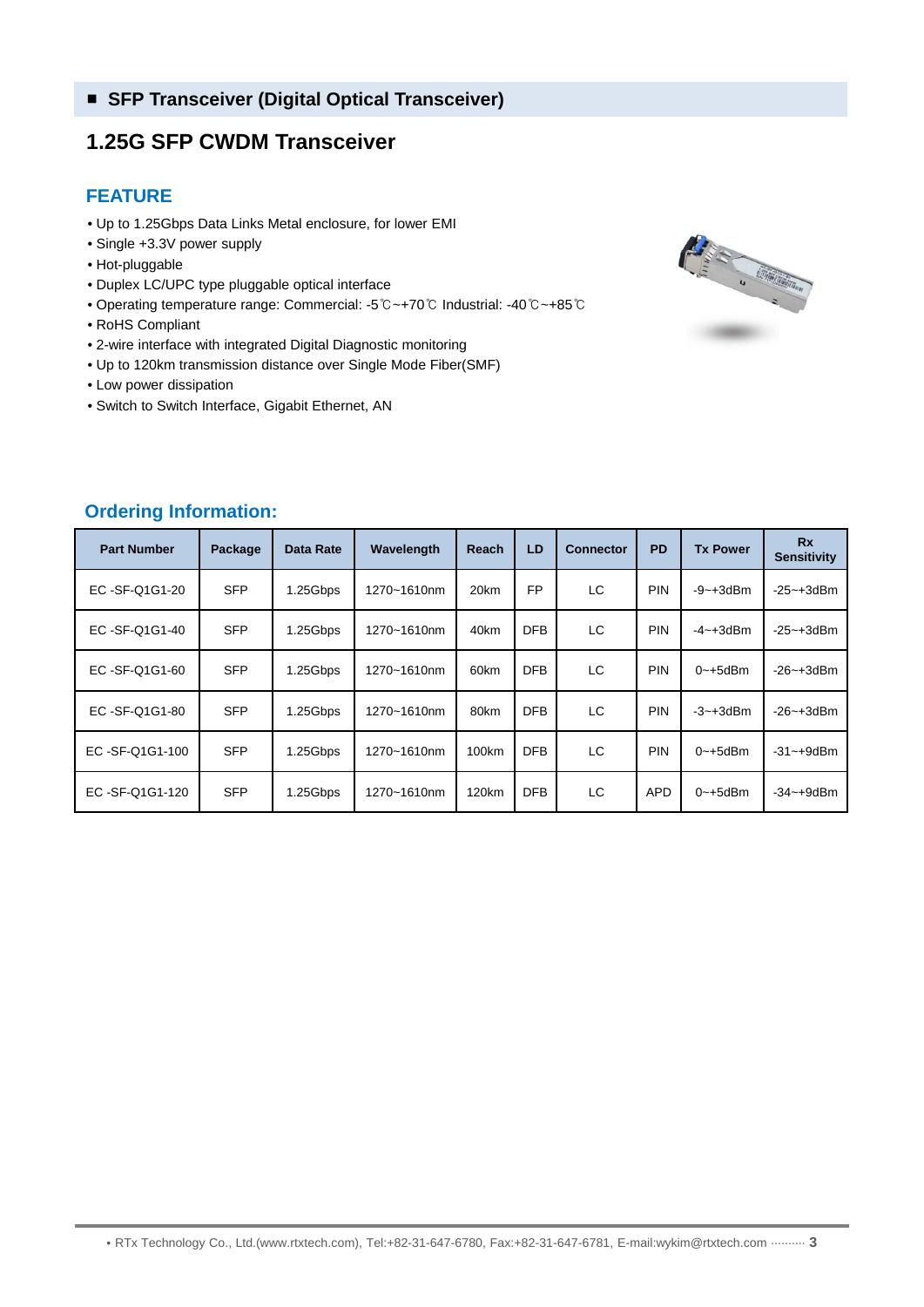### **1.25G SFP BIDI Transceiver**

#### **FEATURE**

- Up to 1.25Gbps bi-directional data links Up to 120km transmission distance over Single Mode Fiber(SMF)
- BIDI LC/UPC type pluggable optical interface
- Hot-pluggable SFP footprint
- Metal enclosure, for lower EMI
- Compatible with RoHS
- +3.3V single power supply
- Operating case temperature: Standard : -5 to +70°C ,Industrial : -40 to +85°C
- Gigabit Ethernet, Gigabit Fiber Channel, Access Network



| <b>Part Number</b>   | Package    | <b>Data Rate</b> | Wavelength  | Reach | LD.        | <b>Connector</b> | <b>PD</b>  | <b>Tx Power</b> | Rx<br><b>Sensitivity</b> |
|----------------------|------------|------------------|-------------|-------|------------|------------------|------------|-----------------|--------------------------|
| EC-SFBL-35(53)G1-03  | <b>SFP</b> | 1.25Gbps         | 1310/1550nm | 3km   | <b>FP</b>  | <b>LC</b>        | PIN        | $-10 - +3$ dBm  | $-25 - +3d$ Bm           |
| EC-SFBL-34(43)G1-10  | <b>SFP</b> | 1.25Gbps         | 1310/1490nm | 10km  | <b>FP</b>  | LC               | PIN        | $-10 - +3$ dBm  | $-25 - +3d$ Bm           |
| EC-SFBL-35(53)G1-10  | <b>SFP</b> | 1.25Gbps         | 1310/1550nm | 10km  | <b>FP</b>  | LC               | <b>PIN</b> | $-10 - +3$ dBm  | $-25 - +3d$ Bm           |
| EC-SFBL-34(43)G1-20  | <b>SFP</b> | 1.25Gbps         | 1310/1490nm | 20km  | FP/DFB     | LC               | PIN        | $-9 - +3d$ Bm   | $-25 - +3d$ Bm           |
| EC-SFBL-35(53)G1-20  | <b>SFP</b> | 1.25Gbps         | 1310/1550nm | 20km  | FP/DFB     | LC               | <b>PIN</b> | $-9 - +3d$ Bm   | $-25 - +3d$ Bm           |
| EC-SFBL-34(43)G1-40  | <b>SFP</b> | 1.25Gbps         | 1310/1490nm | 40km  | <b>DFB</b> | LC               | PIN        | $-4 - +3d$ Bm   | $-25 - +3d$ Bm           |
| EC-SFBL-35(53)G1-40  | <b>SFP</b> | 1.25Gbps         | 1310/1550nm | 40km  | <b>DFB</b> | <b>LC</b>        | PIN        | $-4 - +3d$ Bm   | $-25 - +3d$ Bm           |
| EC-SFBL-35(53)G1-60  | <b>SFP</b> | 1.25Gbps         | 1310/1550nm | 60km  | <b>DFB</b> | LC               | PIN        | $0$ ~+5dBm      | $-25 - +3d$ Bm           |
| EC-SFBL-45(54)G1-80  | <b>SFP</b> | 1.25Gbps         | 1490/1550nm | 80km  | <b>DFB</b> | LC               | <b>PIN</b> | $-3 - +3d$ Bm   | $-26 - +3d$ Bm           |
| EC-SFBL-45(54)G1-120 | <b>SFP</b> | 1.25Gbps         | 1490/1550nm | 120km | <b>DFB</b> | LC               | <b>APD</b> | $0$ ~+5dBm      | $-31 - +9$ dBm           |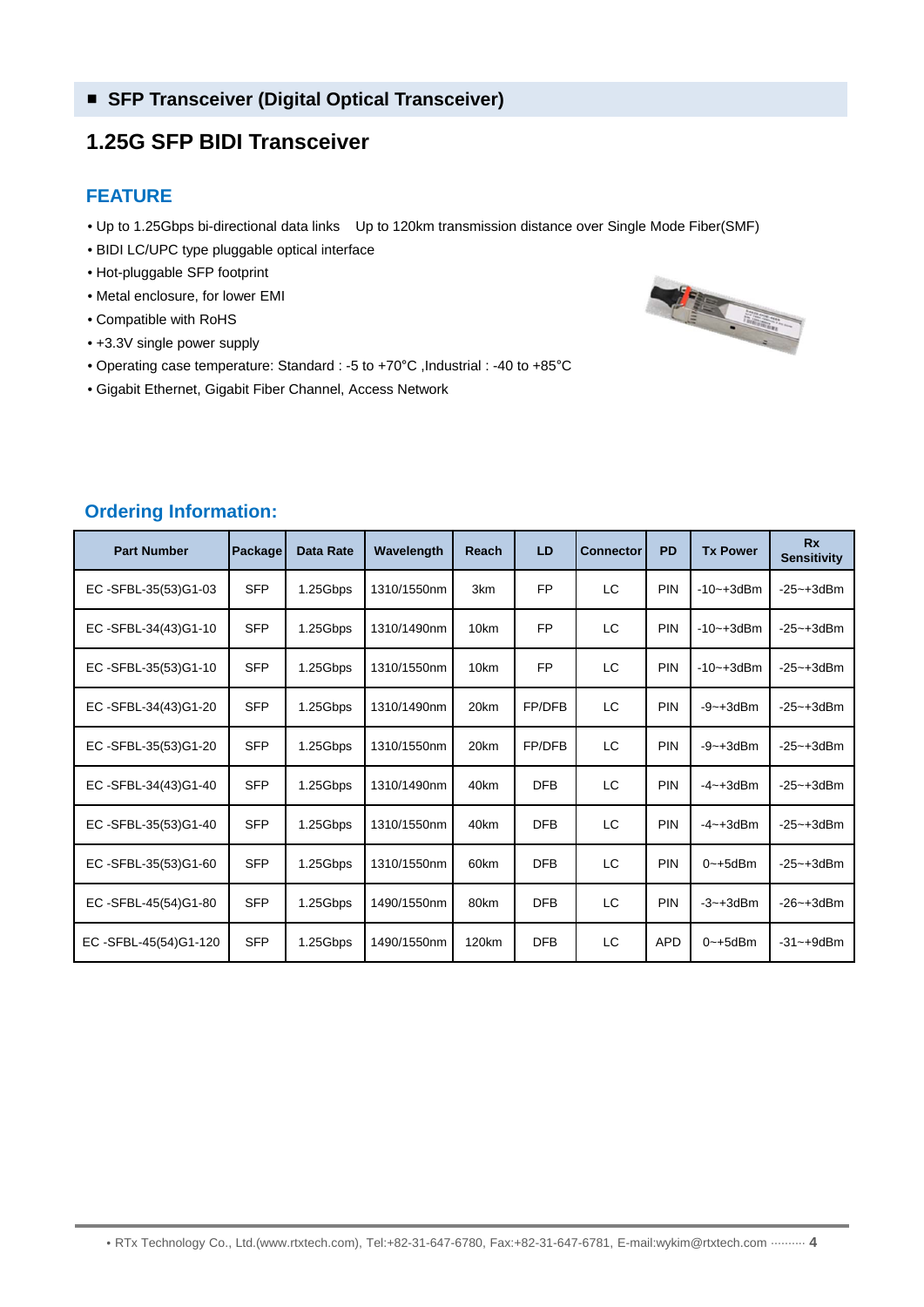### **1.25G SFP BIDI CWDM Transceiver**

#### **FEATURE**

- Up to 1.25Gbps Data Links Metal enclosure, for lower EMI
- Single +3.3V power supply
- Hot-pluggable
- Duplex LC/UPC type pluggable optical interface
- Operating temperature range: Commercial: -5℃~+70℃, Industrial: -40℃~+85℃
- ROHS Compliant
- 2-wire interface with integrated Digital Diagnostic monitoring
- Up to 120km transmission distance over Single Mode Fiber(SMF)
- Low power dissipation
- Switch to Switch Interface, Gigabit Ethernet, AN



| <b>Part Number</b> | Package    | Data Rate | Wavelength  | Reach | LD         | <b>Connector</b> | <b>PD</b>  | <b>Tx Power</b> | <b>Rx</b><br><b>Sensitivity</b> |
|--------------------|------------|-----------|-------------|-------|------------|------------------|------------|-----------------|---------------------------------|
| EC-SF-Q1G-20       | <b>SFP</b> | 1.25Gbps  | 1270~1610nm | 20km  | <b>FP</b>  | LC               | PIN        | $-9 - +3d$ Bm   | $-25 - +3d$ Bm                  |
| EC-SF-Q1G-40       | <b>SFP</b> | 1.25Gbps  | 1270~1610nm | 40km  | <b>DFB</b> | LC               | PIN        | $-4 - +3d$ Bm   | $-25 - +3d$ Bm                  |
| EC-SF-Q1G-60       | <b>SFP</b> | 1.25Gbps  | 1270~1610nm | 60km  | <b>DFB</b> | LC               | PIN        | $0$ ~+5dBm      | $-26 - +3d$ Bm                  |
| EC-SF-Q1G-80       | <b>SFP</b> | 1.25Gbps  | 1270~1610nm | 80km  | <b>DFB</b> | LC               | PIN        | $0$ ~+5dBm      | $-26 - +3d$ Bm                  |
| EC-SF-Q1G-120      | <b>SFP</b> | 1.25Gbps  | 1270~1610nm | 80km  | <b>DFB</b> | LC               | <b>APD</b> | $-3 - +3d$ Bm   | $-26 - +3d$ Bm                  |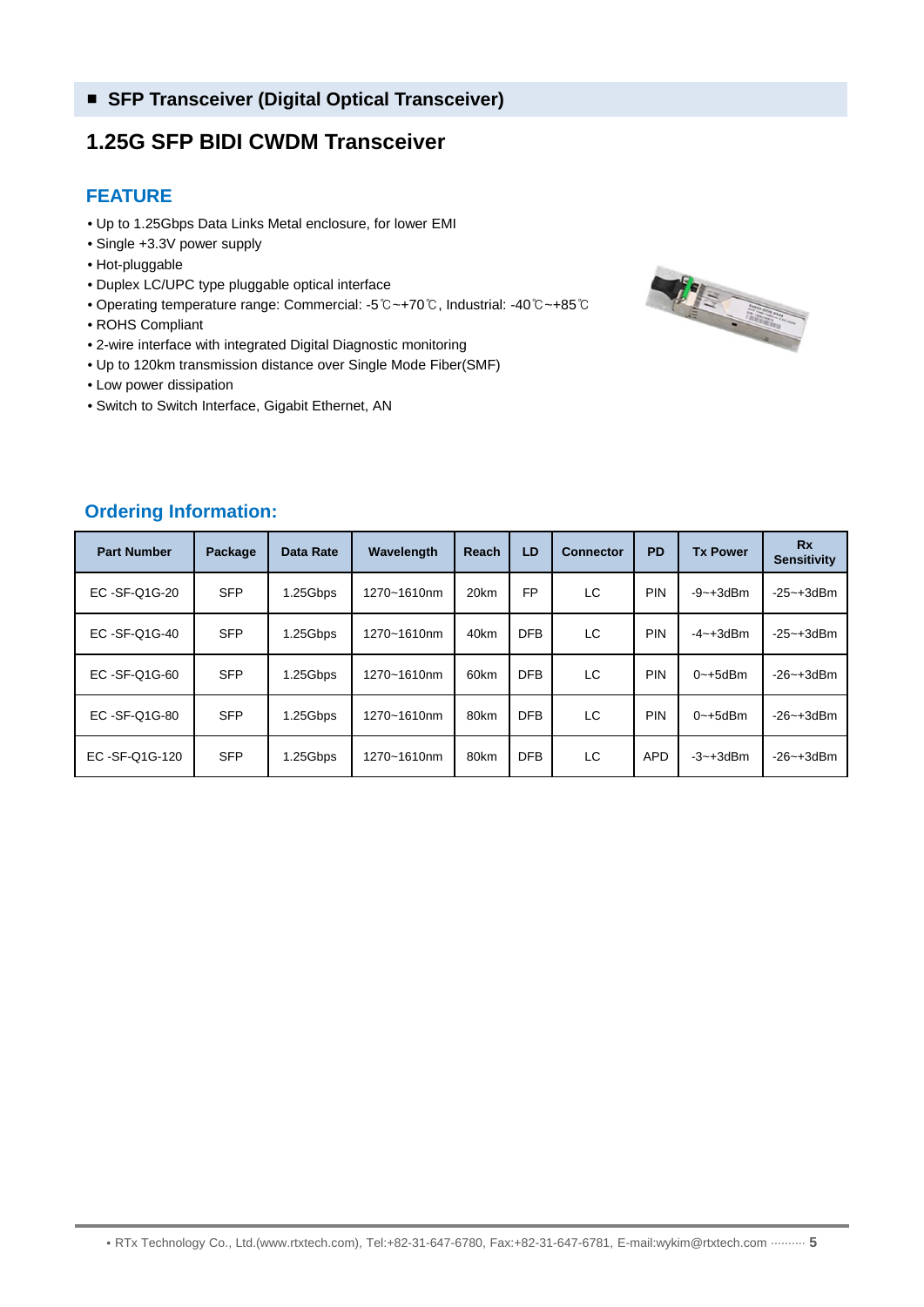### **10G SFP+ Transceiver**

#### **FEATURE**

- Up to 9.95Gbps to 10.5Gbps 1310nm FP Laser and PIN photo detector
- Duplex LC receptacle optical interface compliant
- Single +3.3V power supply
- Hot-pluggable
- AC coupling of LVPECL signals
- International Class1 laser safety certified
- Operating temperature range: Commercial: -5℃~+70℃ ,Industry: -40℃~+85℃
- ROHS Compliant
- DDMI function available with internally calibrated mode
- 10GBASE-LR/LW,10G Fiber Channel



| <b>Part Number</b> | Package | Wavelength | Reach            | <b>LD</b>    | <b>Connector</b> | <b>PD</b>  | <b>Tx Power</b>    | <b>Rx Sensitivity</b> |
|--------------------|---------|------------|------------------|--------------|------------------|------------|--------------------|-----------------------|
| EC-XP-8G10-01      | $SFP+$  | 850nm      | 300 <sub>m</sub> | <b>VCSEL</b> | LC.              | <b>PIN</b> | -6~-1dBm           | $-10 - +0.5$ dBm      |
| EC-XP-3G10-02      | $SFP+$  | 1310nm     | 2km              | <b>FP</b>    | LC.              | <b>PIN</b> | -6~-0.5dBm         | $-14.4 - +0.5$ dBm    |
| EC-XP-3G10-10      | $SFP+$  | 1310nm     | 10km             | <b>DFB</b>   | LC.              | <b>PIN</b> | -6~-0.5dBm         | $-14.4 - +0.5$ dBm    |
| EC-XP-3G10-20      | $SFP+$  | 1310nm     | 20km             | <b>DFB</b>   | LC               | PIN        | $-3$ ~ $+3$ d $Bm$ | $-14.4 - +0.5$ dBm    |
| EC-XP-5G10-40      | $SFP+$  | 1550nm     | 40km             | <b>EML</b>   | LC               | PIN        | $-1 - +3$ dBm      | $-15.8 - +0.5$ dBm    |
| EC-XP-5G10-80      | $SFP+$  | 1550nm     | 80km             | <b>EML</b>   | LC.              | <b>APD</b> | $0$ ~+4dBm         | -23~-6dBm             |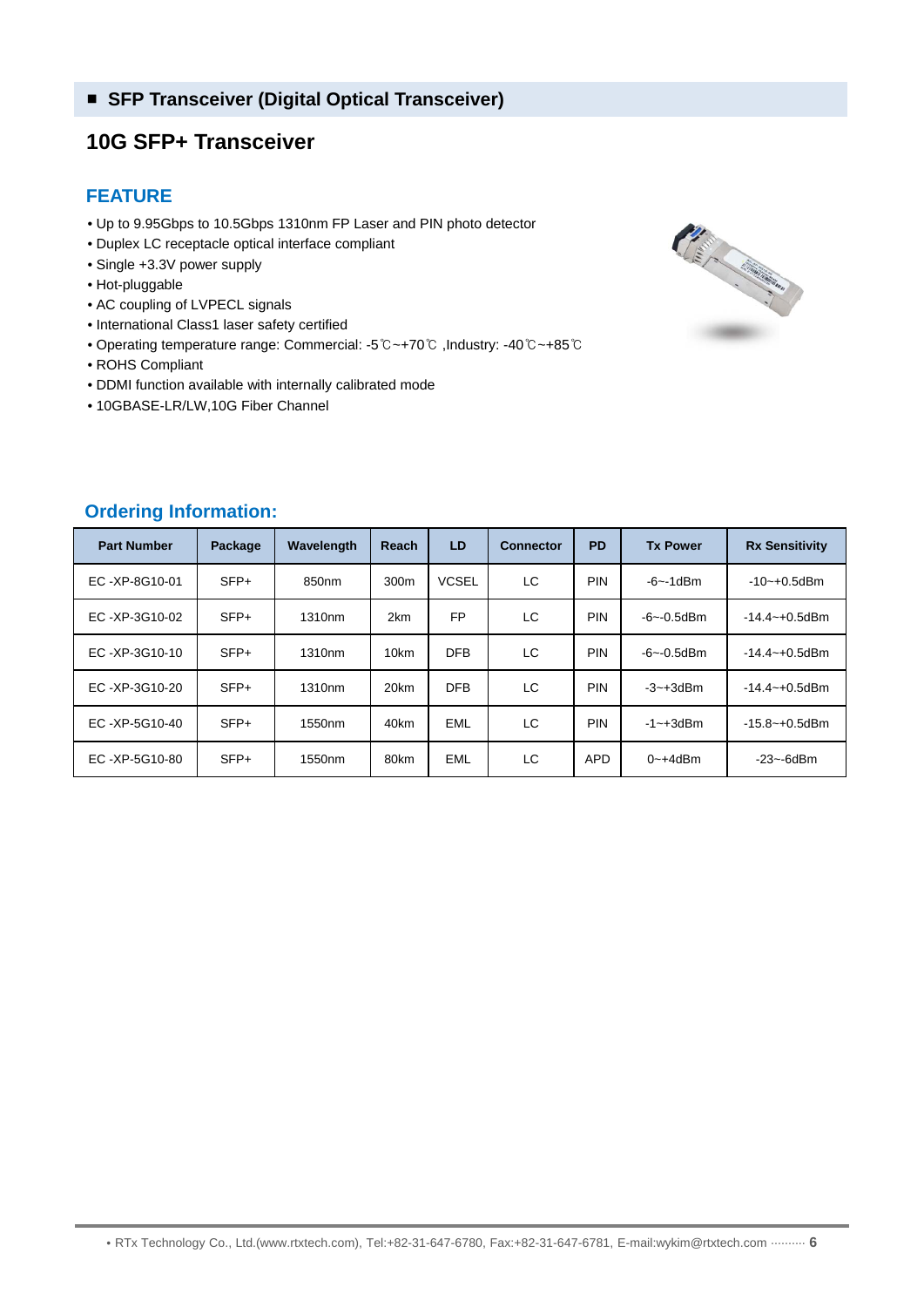### **10G SFP+ BIDI Transceiver**

#### **FEATURE**

- Supports up to 10.7Gbps bit rates Hot-pluggable SFP+ footprint
- Up to 80km for SMF transmission
- Compliant with SFP+ MSA and SFF-8472 with duplex LC receptacle
- Hot-pluggable
- Single +3.3V power supply
- International Class1 laser safety certified
- Operating temperature range: Commercial: -5℃~+70℃ ,Industry: -40℃~+85℃
- ROHS Compliant
- 10Gbps Optical systems, 10GBASE-LR at 10.3125Gbps,10GBASE-LW at 9.953Gbps, LTE systems, Other Optical links

| <b>Part Number</b> | Package | Wavelength  | Reach            | LD.        | <b>Connector</b> | <b>PD</b>  | <b>Tx Power</b> | <b>Rx Sensitivity</b> |
|--------------------|---------|-------------|------------------|------------|------------------|------------|-----------------|-----------------------|
| EC-XPBL-23G10-10   | $SFP+$  | 1270/1330nm | 10 <sub>km</sub> | <b>DFB</b> | LC.              | <b>PIN</b> | $-6 - -0.5$ dBm | $-15 - +0.5$ dBm      |
| EC-XPBL-32G10-10   | $SFP+$  | 1330/1270nm | 10 <sub>km</sub> | <b>DFB</b> | LC               | <b>PIN</b> | $-6 - -0.5$ dBm | $-15 - +0.5$ dBm      |
| EC-XPBL-23G10-20   | SFP+    | 1270/1330nm | 20km             | <b>DFB</b> | LC               | <b>PIN</b> | $-3 - +3d$ Bm   | $-15 - +0.5$ dBm      |
| EC-XPBL-32G10-20   | SFP+    | 1330/1270nm | 20km             | <b>DFB</b> | LC               | <b>PIN</b> | $-3 - +3d$ Bm   | $-15 - +0.5$ dBm      |
| EC-XPBL-23G10-40   | $SFP+$  | 1270/1330nm | 40km             | <b>DFB</b> | LC               | <b>PIN</b> | $0$ ~+5dBm      | $-15 - +0.5$ dBm      |
| EC-XPBL-32G10-40   | $SFP+$  | 1330/1270nm | 40km             | <b>DFB</b> | LC               | <b>PIN</b> | $0$ ~+5dBm      | $-15 - +0.5$ dBm      |
| EC-XPBL-23G10-60   | SFP+    | 1270/1330nm | 60km             | <b>DFB</b> | LC               | <b>APD</b> | $0$ ~+5dBm      | $-20$ ~ $-6$ dBm      |
| EC-XPBL-32G10-60   | $SFP+$  | 1330/1270nm | 60km             | <b>DFB</b> | LC               | <b>APD</b> | $0$ ~+5dBm      | $-20$ ~ $-6$ dBm      |
| EC-XPBL-45G10-80   | $SFP+$  | 1490/1550nm | 80km             | <b>EML</b> | LC               | <b>APD</b> | $0 - +4$ dBm    | $-24 - 7dBr$          |
| EC-XPBL-54G10-80   | SFP+    | 1550/1490nm | 80km             | <b>EML</b> | LC               | <b>APD</b> | $-1 - +3$ dBm   | $-24 - 7dBr$          |

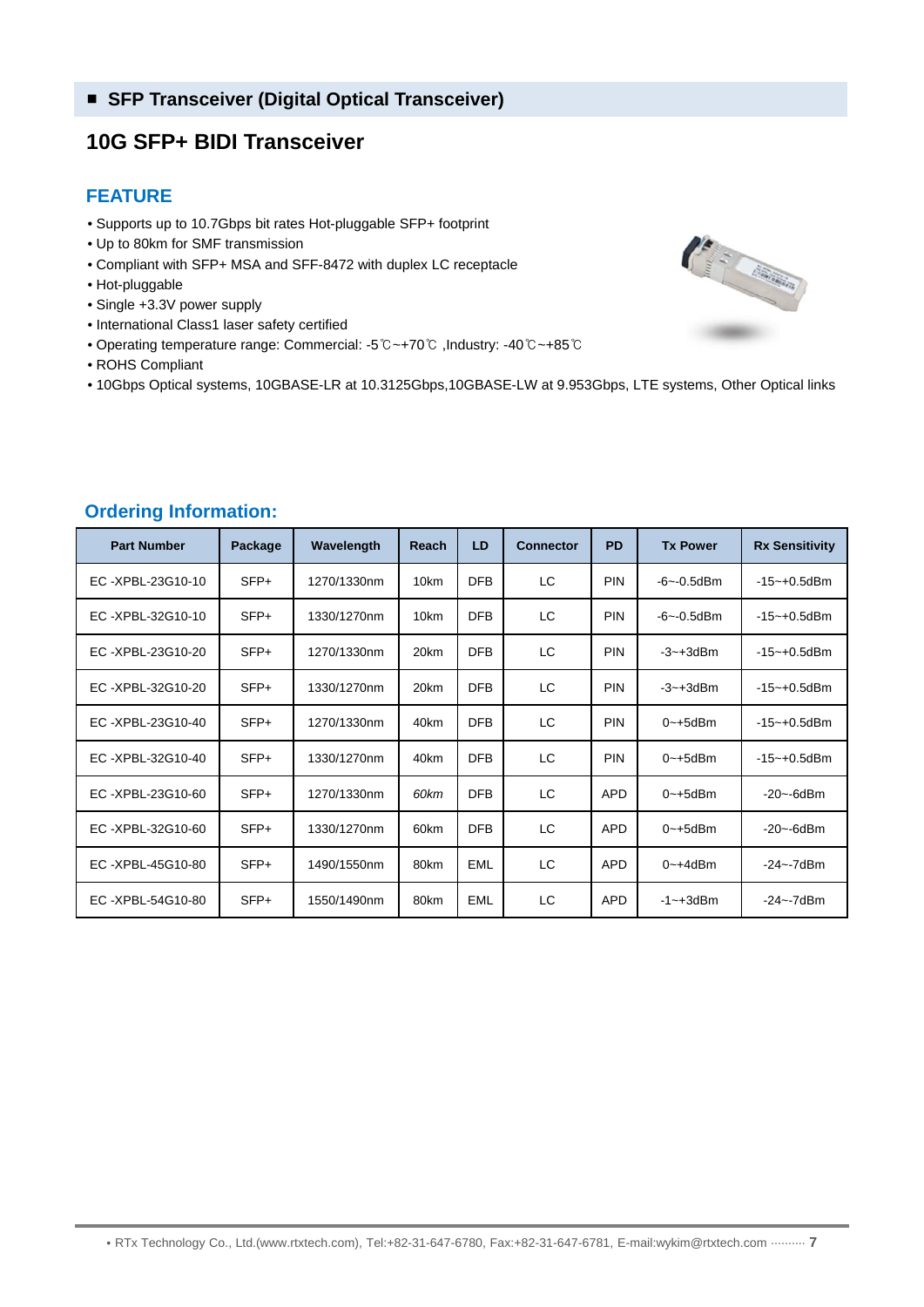### **10G SFP+ CWDM Transceiver**

#### **FEATURE**

- Supports up to 10.7Gbps bit rates Hot-pluggable SFP+ footprint
- Up to 80km for SMF transmission
- Compliant with SFP+ MSA and SFF-8472 with duplex LC receptacle
- Hot-pluggable
- Single +3.3V power supply
- International Class1 laser safety certified
- Operating temperature range: Commercial: -5℃~+70℃ ,Industry: -40℃~+85℃
- ROHS Compliant
- 10Gbps Optical systems, 10GBASE-LR at 10.3125Gbps,10GBASE-LW at 9.953Gbps, LTE systems, Other Optical links

| <b>Part Number</b> | Package | Wavelength  | Reach | LD.        | <b>Connector</b> | <b>PD</b>  | <b>Tx Power</b>   | <b>Rx Sensitivity</b> |
|--------------------|---------|-------------|-------|------------|------------------|------------|-------------------|-----------------------|
| EC-XP-QXXG10-10    | $SFP+$  | 1270~1450nm | 10km  | <b>DFB</b> | LC               | <b>PIN</b> | $-6$ ~ $-0.5$ dBm | $-14.4 - +0.5$ dBm    |
| EC-XP-QXXG10-20    | $SFP+$  | 1270~1450nm | 20km  | <b>DFB</b> | LC               | <b>PIN</b> | $-6$ ~ $-0.5$ dBm | $-15.8 - +0.5$ dBm    |
| EC-XP-QXXG10-40    | $SFP+$  | 1270~1370nm | 40km  | <b>DFB</b> | LC               | <b>PIN</b> | $-1 - +3$ dBm     | $-15.8 - +0.5$ dBm    |
| EC-XP-QXXG10-40    | $SFP+$  | 1470~1610nm | 40km  | <b>EML</b> | LC               | <b>PIN</b> | $-1 - +3$ dBm     | $-15.8 - +0.5$ dBm    |
| EC-XP-QXXG10-80    | $SFP+$  | 1470~1610nm | 80km  | <b>EML</b> | LC               | <b>APD</b> | $0$ ~+4dBm        | $-23 - +6d$ Bm        |

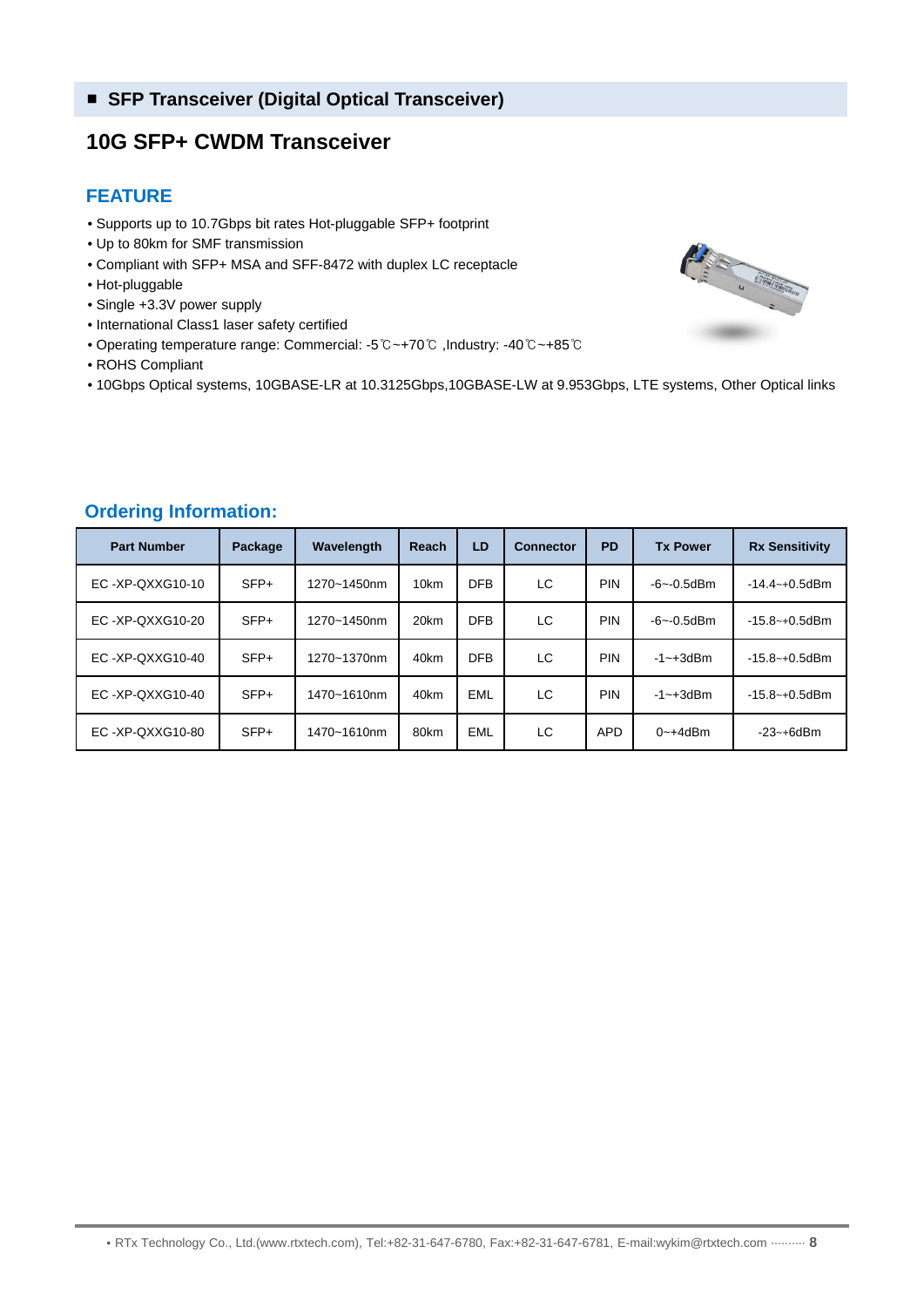### **10G SFP+ DWDM Transceiver**

#### **FEATURE**

- Compliant with MSA SFP+ specification(SFF-8431) Compliant with SFF-8472
- Compliant with SFP+ MSA
- Compliant to IEEE 802.3ae
- Up to 11.3Gbps Data Links
- DWDM EML transmitter and PIN receiver
- Metal enclosure, for lower EMI
- Single +3.3V power supply

**Ordering Information:**

- Hot-pluggable
- Compliant with SFP+ MSA with LC connector
- Operating temperature range: Standard: 0 to +70°C, Industrial: -40 to +85°C
- RoHS Compliant
- 2-wire interface with integrated Digital Diagnostic monitoring
- Up to 80km transmission distance over Single Mode Fiber(SMF)
- 10GBASE-ER/EW, 10G Ethernet, SDH STM64



| <b>Part Number</b> | Package | Wavelength      | Reach            | LD         | <b>Connector</b> | <b>PD</b>  | <b>Tx Power</b> | <b>Rx Sensitivity</b> |
|--------------------|---------|-----------------|------------------|------------|------------------|------------|-----------------|-----------------------|
| EC-XP-Q2G10-20(C)  | SFP+    | <b>DWDM ITU</b> | 20 <sub>km</sub> | <b>DFB</b> | LC               | <b>PIN</b> | $-6 - -0.5$ dBm | $-14.4 - +0.5$ dBm    |
| EC-XP-Q2G10-40(C)  | SFP+    | <b>DWDM ITU</b> | 40 <sub>km</sub> | <b>EML</b> | LC.              | PIN        | $-1 - 3d$ Bm    | $-15.8 - +0.5$ dBm    |
| EC-XP-Q2G10-80(C)  | SFP+    | DWDM ITU        | 80 <sub>km</sub> | <b>EML</b> | LC               | <b>APD</b> | $0$ ~+4dBm      | $-23 - +6d$ Bm        |

#### • RTx Technology Co., Ltd.(www.rtxtech.com), Tel:+82-31-647-6780, Fax:+82-31-647-6781, E-mail:wykim@rtxtech.com ·········· **9**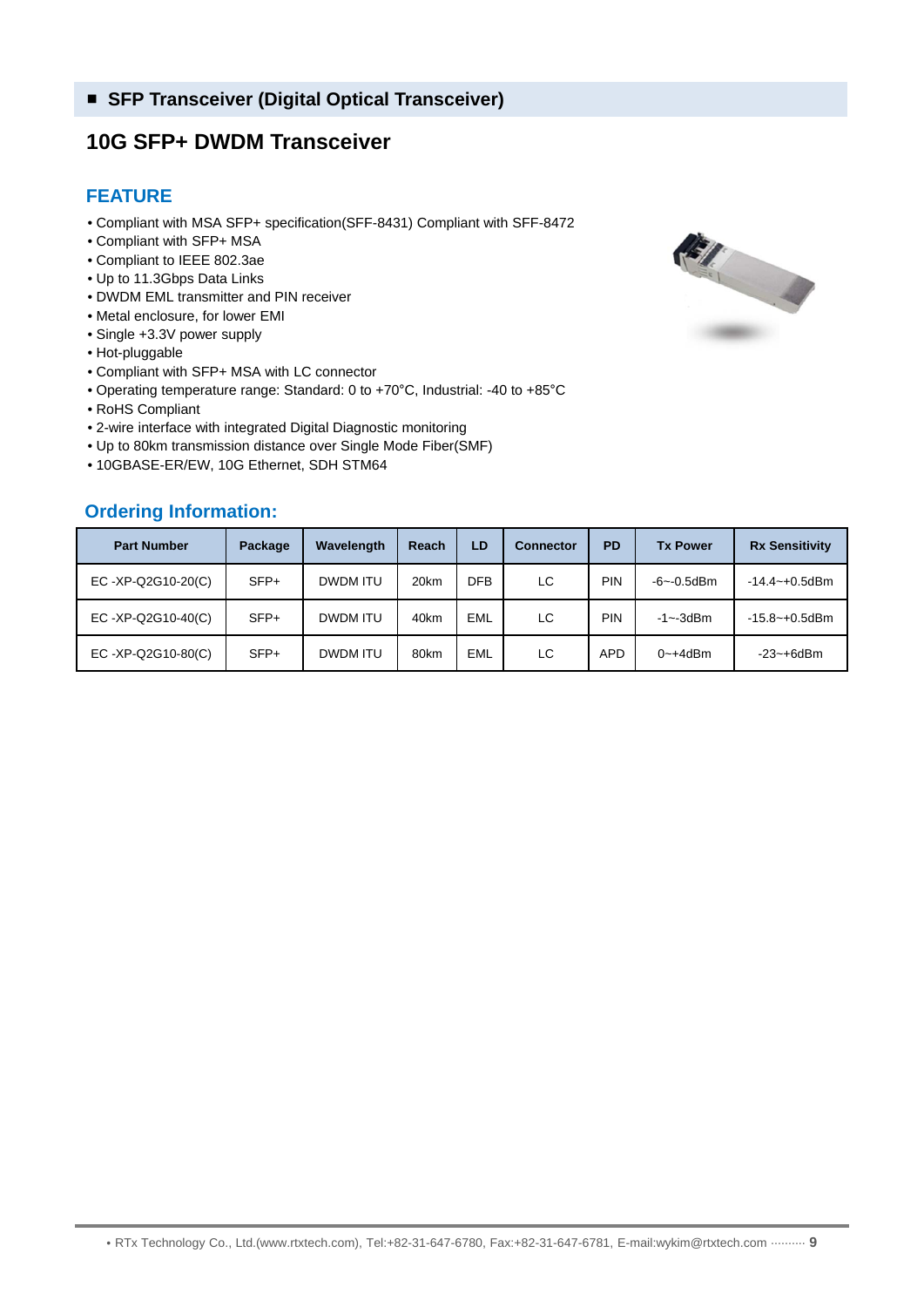### **10G XFP Transceiver**

#### **FEATURE**

- Up to 11.1Gbps Data Links Compliant with MSA SFP+ specification(SFF-8431)
- Compliant with SFF-8472
- Compliant with SFP+ MSA
- Compliant to IEEE 802.3ae
- Compliant with XFP MSA; Hot-pluggable
- Support 300m~80km transmission distance
- Compliant with EMI,ESD
- Single +3.3V power supply
- Hot-pluggable
- Power dissipation < 1.5W
- Operating temperature range: Standard: 0 to +70°C, Industrial: -40 to +85°C
- ROHS Compliant
- 10GBASE-ZR/ZW, 10G Ethernet, SONET OC-192 &SDH STM 64



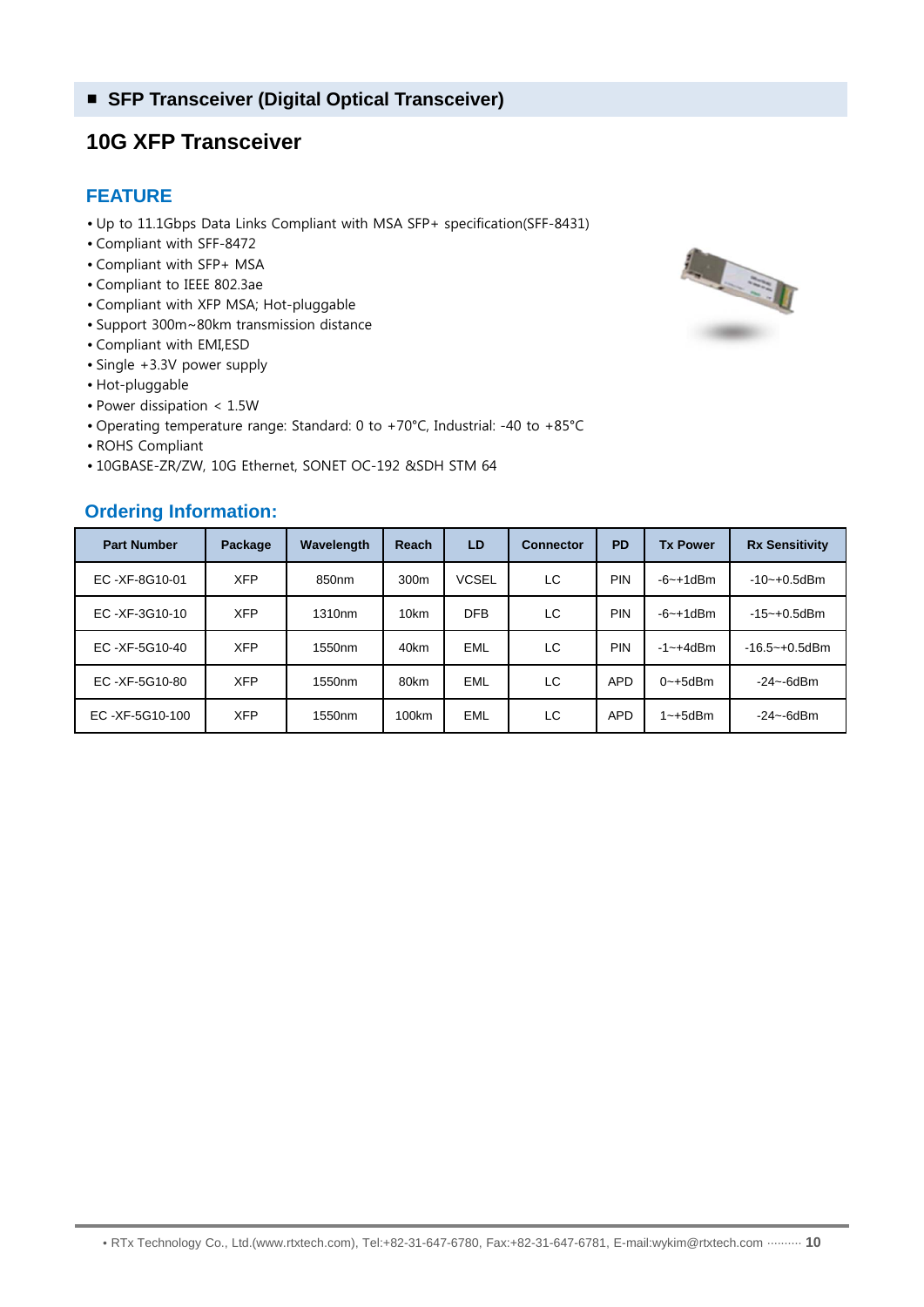### **10G XFP BIDI Transceiver**

#### **FEATURE**

- Up to 11.1Gbps Data Links Compliant with MSA SFP+ specification(SFF-8431)
- Compliant with SFF-8472
- Compliant with SFP+ MSA
- Compliant to IEEE 802.3ae
- Compliant with XFP MSA; Hot-pluggable
- Up to 80km transmission distance over Single Mode Fiber(SMF)
- Compliant with EMI,ESD
- Single +3.3V power supply
- Operating temperature range: Standard: 0 to +70°C, Industrial: -40 to +85°C
- ROHS Compliant
- 10GBASE-ZR/ZW, 10G Ethernet, SONET OC-192 &SDH STM 64



| <b>Part Number</b> | Package    | Wavelength  | <b>Reach</b> | LD         | <b>Connector</b> | <b>PD</b>  | <b>Tx Power</b> | <b>Rx Sensitivity</b> |
|--------------------|------------|-------------|--------------|------------|------------------|------------|-----------------|-----------------------|
| EC-XFBL-23G10-10   | <b>XFP</b> | 1270/1330nm | 10km         | <b>DFB</b> | LC               | <b>PIN</b> | $-5 - 0$ dBm    | $-15 - +0.5$ dBm      |
| EC-XFBL-32G10-10   | <b>XFP</b> | 1330/1270nm | 10km         | <b>DFB</b> | LC               | <b>PIN</b> | $-5 - 0$ dBm    | $-15 - +0.5$ dBm      |
| EC-XFBL-23G10-20   | <b>XFP</b> | 1270/1330nm | 20km         | <b>DFB</b> | LC               | <b>PIN</b> | $-3 - +2d$ Bm   | $-15 - +0.5$ dBm      |
| EC-XFBL-32G10-20   | <b>XFP</b> | 1330/1270nm | 20km         | <b>DFB</b> | LC               | <b>PIN</b> | $-3 - +2d$ Bm   | $-15 - +0.5$ dBm      |
| EC-XFBL-23G10-40   | <b>XFP</b> | 1270/1330nm | 40km         | <b>DFB</b> | LC               | <b>PIN</b> | $0$ ~+5dBm      | $-15 - +0.5$ dBm      |
| EC-XFBL-32G10-40   | <b>XFP</b> | 1330/1270nm | 40km         | <b>DFB</b> | LC               | <b>PIN</b> | $0$ ~+5dBm      | $-15 - +0.5$ dBm      |
| EC-XFBL-23G10-60   | <b>XFP</b> | 1270/1330nm | 60km         | <b>DFB</b> | LC               | <b>APD</b> | $0$ ~+5dBm      | $-20 - +6$ dBm        |
| EC-XFBL-32G10-60   | <b>XFP</b> | 1330/1270nm | 60km         | <b>DFB</b> | LC               | <b>APD</b> | $0$ ~+5dBm      | $-20 - + 6d$ Bm       |
| EC-XFBL-45G10-80   | <b>XFP</b> | 1490/1550nm | 80km         | <b>EML</b> | LC               | <b>APD</b> | $0$ ~+4dBm      | $-24 - + 6d$ Bm       |
| EC-XFBL-54G10-80   | <b>XFP</b> | 1550/1490nm | 80km         | <b>EML</b> | LC               | <b>APD</b> | $-1 - +3$ dBm   | $-24 - + 6d$ Bm       |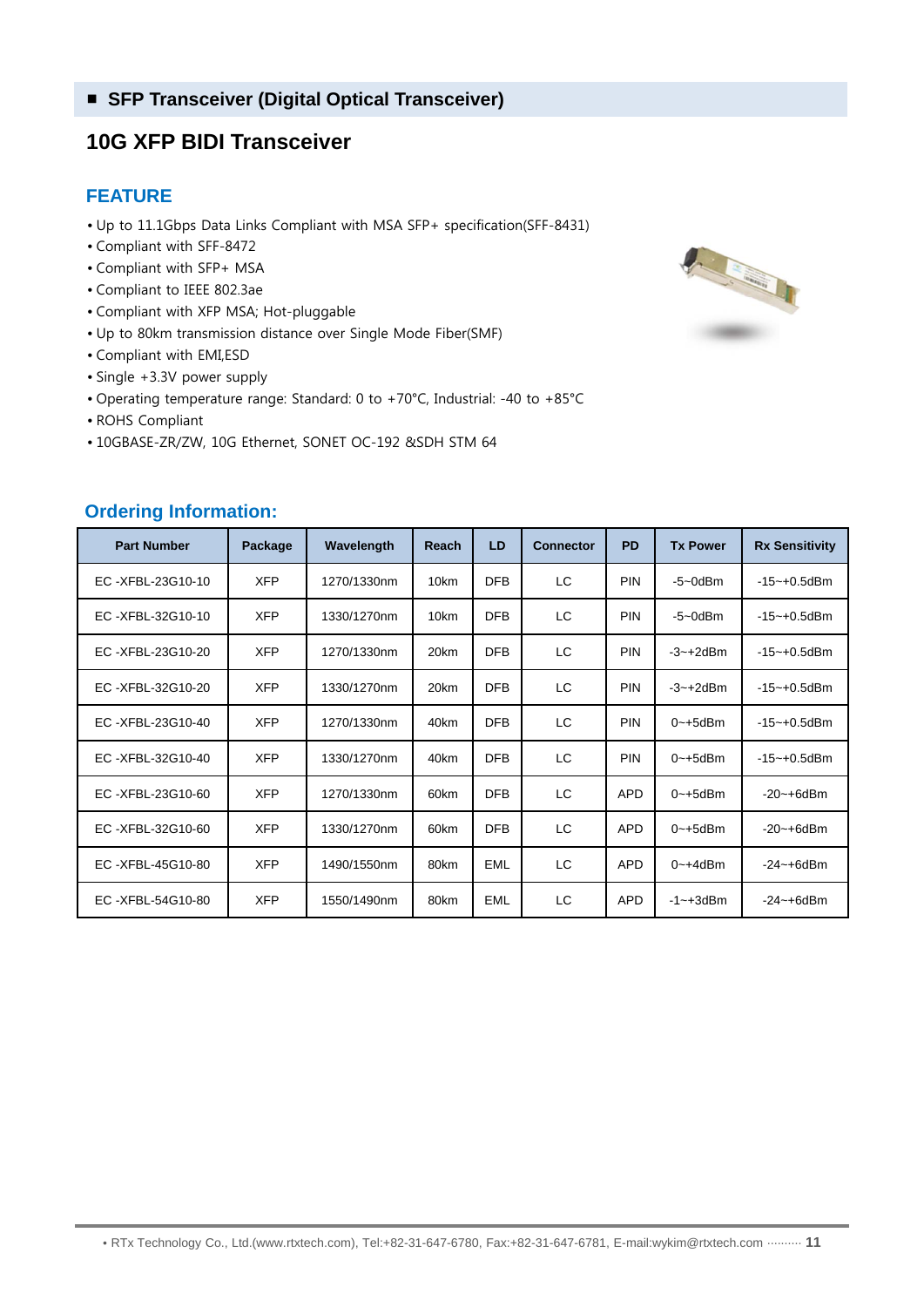### **10G XFP CWDM Transceiver**

#### **FEATURE**

- Supports 9.95Gb/s to 11.3Gb/s bit rates Cooled CWDM EML and PIN receiver
- Supports Lineside and XFI loopback
- Full Duplex LC connector
- Metal enclosure, for lower EMI
- Single +3.3V power supply
- Hot-pluggable
- Power dissipation < 2.5W
- Operating temperature range: Standard: 0 to +70°C, Industrial: -40 to +85°C
- RoHS Compliant
- No Reference Clock required
- Built-in digital diagnostic functions
- Standard bail release mechanism
- Up to 80km transmission distance
- 10GBASE-ZR/ZW, 10G Ethernet, SONET OC-192 &SDH STM 64



| <b>Part Number</b> | Package    | Wavelength  | Reach            | LD         | <b>Connector</b> | <b>PD</b>  | <b>Tx Power</b> | <b>Rx Sensitivity</b> |
|--------------------|------------|-------------|------------------|------------|------------------|------------|-----------------|-----------------------|
| EC-XF-Q24G10-40    | <b>XFP</b> | 1270~1410nm | 40 <sub>km</sub> | EML        | LC.              | PIN        | $-1 - + 4d$ Bm  | $-16.5 - +0.5$ dBm    |
| EC-XF-Q46G10-40    | <b>XFP</b> | 1470~1610nm | 40 <sub>km</sub> | <b>EML</b> | LC               | PIN        | $-1 - + 4d$ Bm  | $-16.5 - +0.5$ dBm    |
| EC-XF-Q46G10-80    | <b>XFP</b> | 1470~1610nm | 80km             | EML        | LC               | <b>APD</b> | $0$ ~+5dBm      | -24~+6dBm             |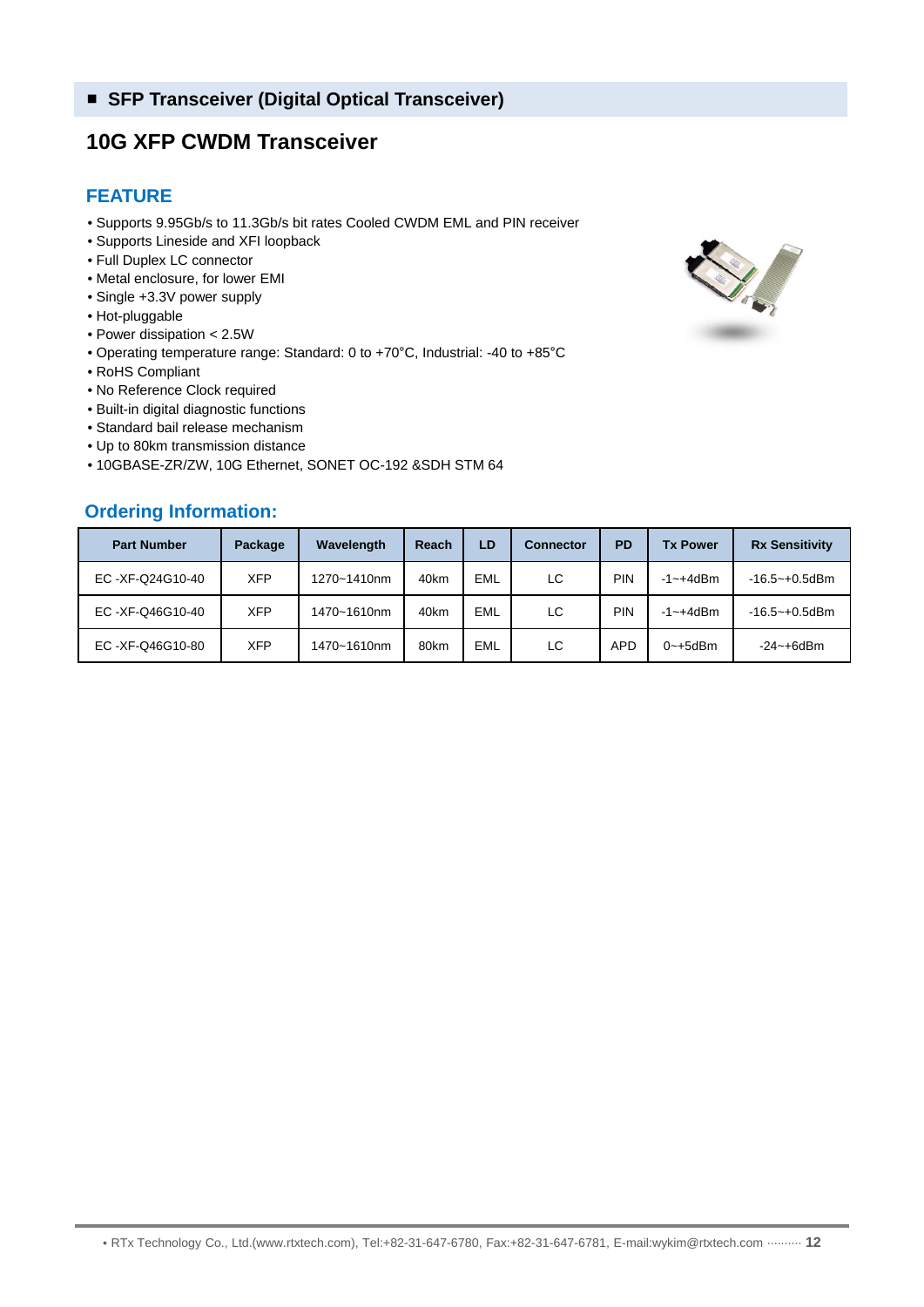### **10G XFP DWDM Transceiver**

#### **FEATURE**

- Supports 9.95Gb/s to 11.3Gb/s bit rates Full Duplex LC connector
- Metal enclosure, for lower EMI
- Single +3.3V power supply
- Operating temperature range: Standard: 0 to +70°C, Industrial: -40 to +85°C
- RoHS Compliant
- Compliant with XFP MSA; Hot-pluggable
- Standard bail release mechanism
- Compliant with MSA SFP+ specification(SFF-8431)
- Compliant with SFF-8472
- Compliant with SFP+ MSA
- Compliant to IEEE 802.3ae
- Up to 80km transmission distance
- 10GBASE-ZR/ZW, 10G Ethernet, SONET OC-192 &SDH STM 64



| <b>Part Number</b> | Package    | Wavelength | Reach | LD.        | Connector | <b>PD</b>  | <b>Tx Power</b> | <b>Rx Sensitivity</b> |
|--------------------|------------|------------|-------|------------|-----------|------------|-----------------|-----------------------|
| $EC$ -XF-QXXG10-40 | <b>XFP</b> | DWDM ITU   | 40km  | <b>EML</b> | LC        | <b>PIN</b> | $-1 - + 4d$ Bm  | $-16.5 - +0.5$ dBm    |
| EC-XF-QXXG10-80    | <b>XFP</b> | DWDM ITU   | 80km  | <b>EML</b> | LC        | APD        | $0$ ~+5dBm      | -24~+6dBm             |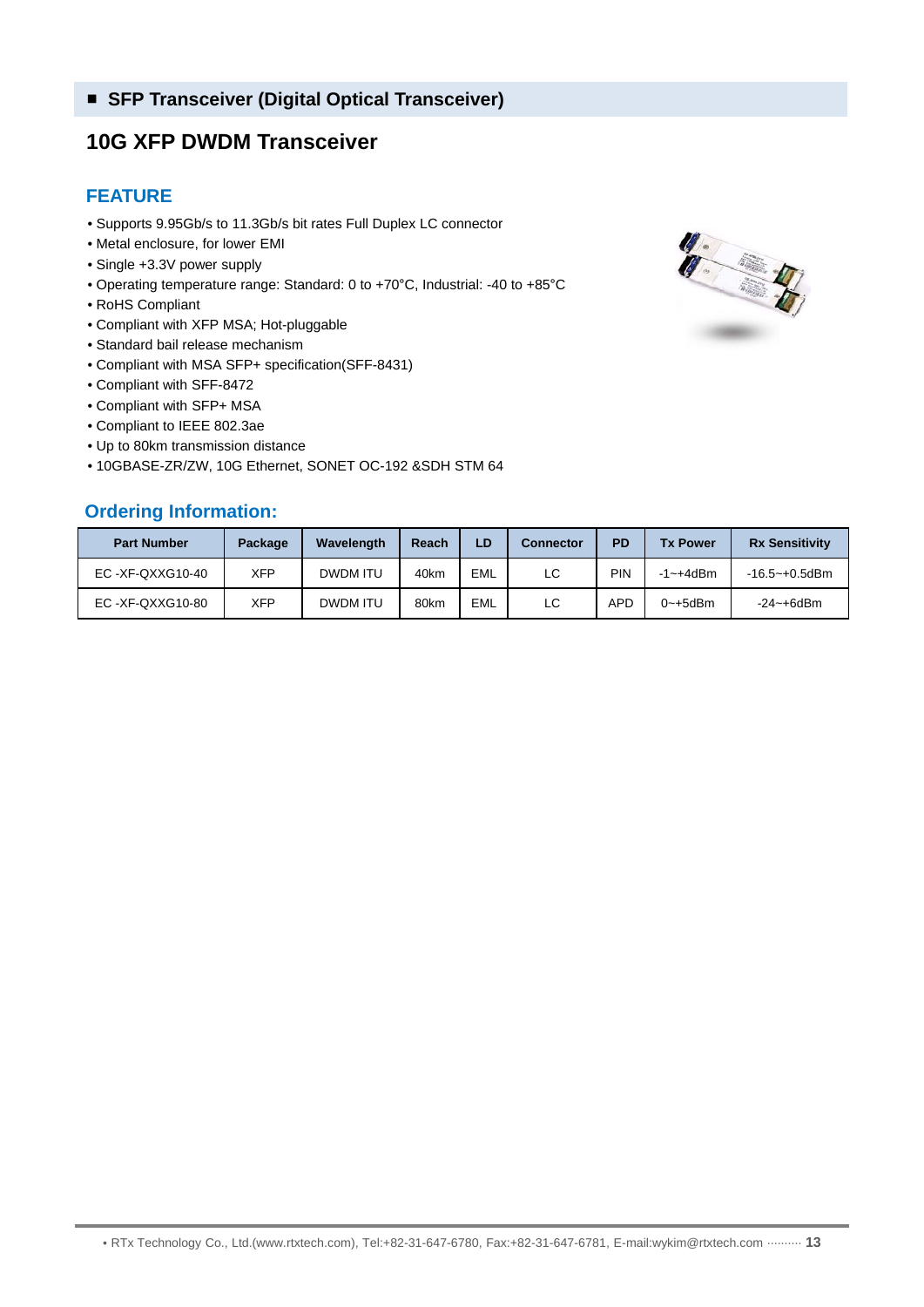### **100G CFP**

#### **FEATURE**

- Compliant to CFP MSA Hardware Specification
- Compliant to CFP MSA Management Interface Specification
- Compliant with 100G Ethernet IEEE 802.3bm
- Support line rates from 103.125 Gbps to 111.81 Gbps
- Integrated LAN WDM TOSA / ROSA for up to 10 km reach over SMF
- CAUI(10x10G) Electrical Interface and 4-lane 25.78Gbps optical interface
- Duplex LC optical receptacle
- MDIO Interface for module management
- RoHS Compliant
- Temperature range: -5°C~70°C
- Local Area Network (LAN),Data Center, Ethernet switches and router applications

| <b>Part Number</b> | Package | Reach | LD  | <b>Connector</b> | <b>PD</b>  | <b>Tx Power</b>   | <b>Rx Sensitivity</b> |
|--------------------|---------|-------|-----|------------------|------------|-------------------|-----------------------|
| EC-CP-3G100-10     | CFP     | 10km  | EML | LC               | <b>PIN</b> | $-4.3 - +4.5$ dBm | $-16.5 - +4.5$ dBm    |
| EC-CP-3G100-40     | CFP     | 40km  | EML | LC.              | <b>PIN</b> | $-2.9 - +2.9$ dBm | -20.9~+4.5dBm         |